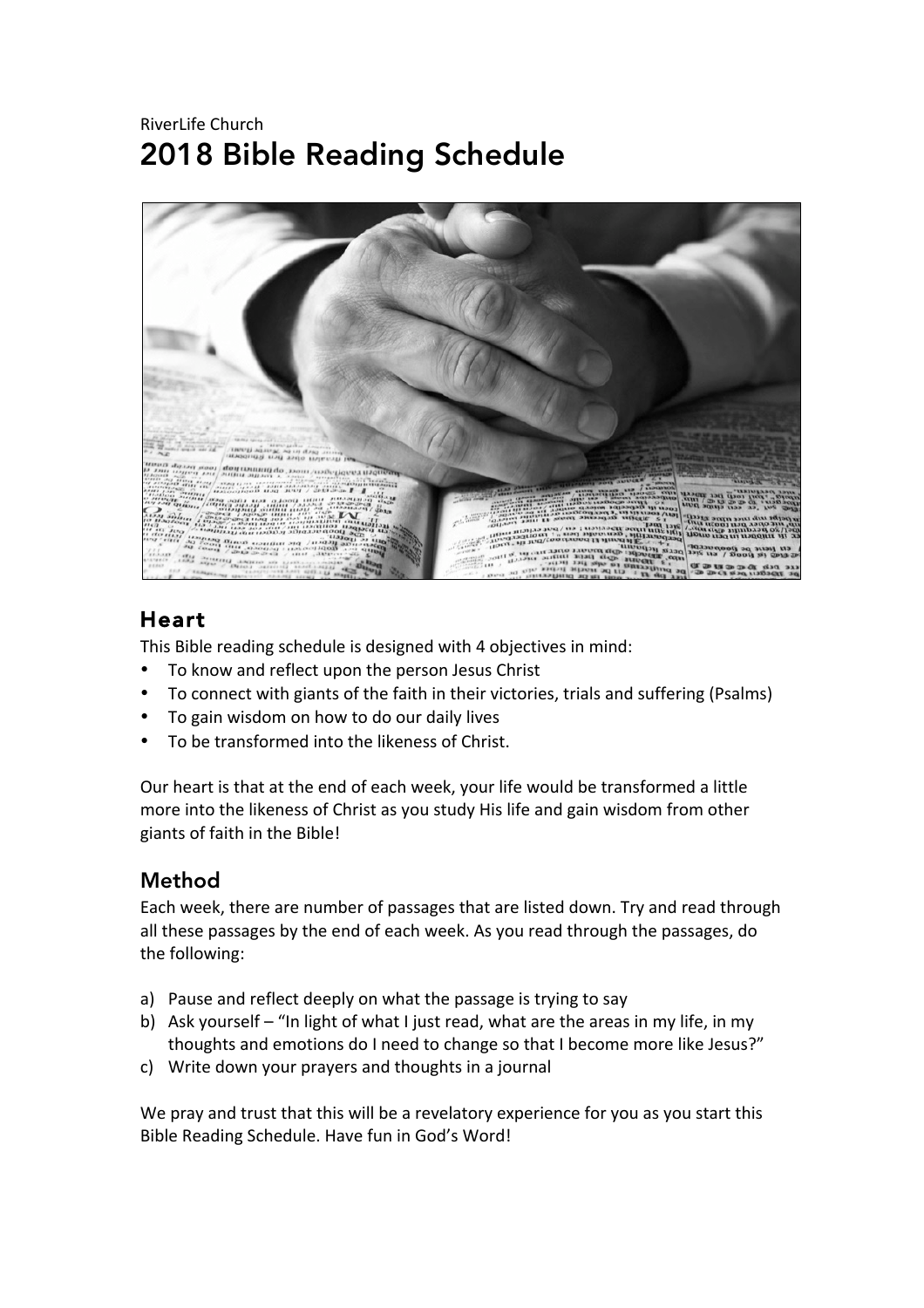# 2018 BIBLE READING SCHEDULE

### Scope

This Bible Reading Schedule covers

- prophecies regarding Jesus
- narratives of the life of Christ
- struggles, victories and suffering of the Psalmists
- wisdom from the book of Proverbs

| <b>Mar</b>    | $\blacksquare$ | Genesis       | $\Box$            | Genesis        | $\Box$ | Psalm                 |
|---------------|----------------|---------------|-------------------|----------------|--------|-----------------------|
| $04-10$       |                | $3:1 - 24$    |                   | $12:1-9$       |        | 67, 72, 84            |
| <b>Mar</b>    | П              | <b>Exodus</b> | $\Box$            | <b>Exodus</b>  | $\Box$ | Psalm                 |
| $11 - 17$     |                | $12:1 - 30$   |                   | $16:1 - 35$    |        | 4, 5, 22              |
| <b>Mar</b>    | $\Box$         | Exodus        | $\Box$            | <b>Numbers</b> | $\Box$ | Psalm                 |
| 18-24         |                | 32:1-33:6     |                   | $21:4-9$       |        | 27, 36, 71, 125       |
| <b>Mar</b>    | $\Box$         | 1 Kings       | $\Box$            | <b>Psalms</b>  | $\Box$ | Psalm                 |
| $25 - 31$     |                | $8:1 - 21$    |                   | $2:1 - 12$     |        | 9, 18, 118            |
| Apr           | $\Box$         | Psalms        | $\Box$            | Psalms         | $\Box$ | Psalm                 |
| $01 - 07$     |                | $14:1 - 7$    |                   | $22:1 - 31$    |        | 42, 73, 77            |
| Apr           | н              | <b>Psalms</b> | $\Box$            | <b>Psalms</b>  | $\Box$ | Psalm                 |
| 08-14         |                | 69:1-36       |                   | $110:1 - 7$    |        | 105, 119:137-144, 146 |
| Apr           | $\Box$         | Psalms        | $\Box$            | Isaiah         | $\Box$ | Psalm                 |
| $15 - 21$     |                | 118:1-29      |                   | $7:1 - 25$     |        | 37, 49, 91            |
| Apr           | $\Box$         | Isaiah        | $\Box$            | <b>Isaiah</b>  | $\Box$ | Psalm                 |
| $22 - 28$     |                | $9:1 - 8$     |                   | $42:1 - 9$     |        | 19, 24, 29            |
| Apr           | $\Box$         | Isaiah        | $\Box$            | Isaiah         | $\Box$ | Psalm                 |
| $29 - May 05$ |                | 52:13-53:12   |                   | $59:1 - 21$    |        | 54, 115, 119:169-176  |
| <b>May</b>    | $\Box$         | <b>Isaiah</b> | $\Box$            | Jeremiah       | $\Box$ | Psalm                 |
| $06 - 12$     |                | $61:1 - 11$   |                   | $23:1 - 8$     |        | 8,139                 |
| May           | $\Box$         | Jonah         | $\vert \ \ \vert$ | Micah          | $\Box$ | Psalm                 |
| $13 - 19$     |                | $1-4$         |                   | $5:1 - 5$      |        | 7, 26, 82             |
| <b>May</b>    | $\Box$         | <b>Amos</b>   | $\Box$            | Zechariah      | $\Box$ | Psalm                 |
| $20 - 26$     |                | $5:1 - 27$    |                   | $9:9 - 17$     |        | 119:9-16, 41-48       |
| May           | $\Box$         | Zechariah     | $\Box$            | John           | $\Box$ | Psalm                 |
| $27 - Jun 02$ |                | 12:1-13:9     |                   | $1:1 - 18$     |        | 13, 28, 86            |
| Jun           | $\Box$         | Luke          | $\Box$            | <b>Matthew</b> | $\Box$ | Psalm                 |
| $03 - 09$     |                | $1:26 - 56$   |                   | $1:18 - 25$    |        | 6, 149, 150           |
| Jun           | $\Box$         | Luke          | $\Box$            | Matthew        | $\Box$ | Psalm                 |
| $10 - 16$     |                | $2:1 - 40$    |                   | $2:1 - 23$     |        | 50, 104, 147, 148     |
| Jun           | □              | Luke          | $\Box$            | <b>Matthew</b> | □      | Psalm                 |
| $17 - 23$     |                | $2:41-52$     |                   | $3:1 - 17$     |        | 23, 133, 119:161-168  |
| Jun           | $\Box$         | Luke          | $\Box$            | John           | $\Box$ | Psalm                 |
| $24 - 30$     |                | $4:1 - 13$    |                   | $2:1 - 11$     |        | 68, 93, 135           |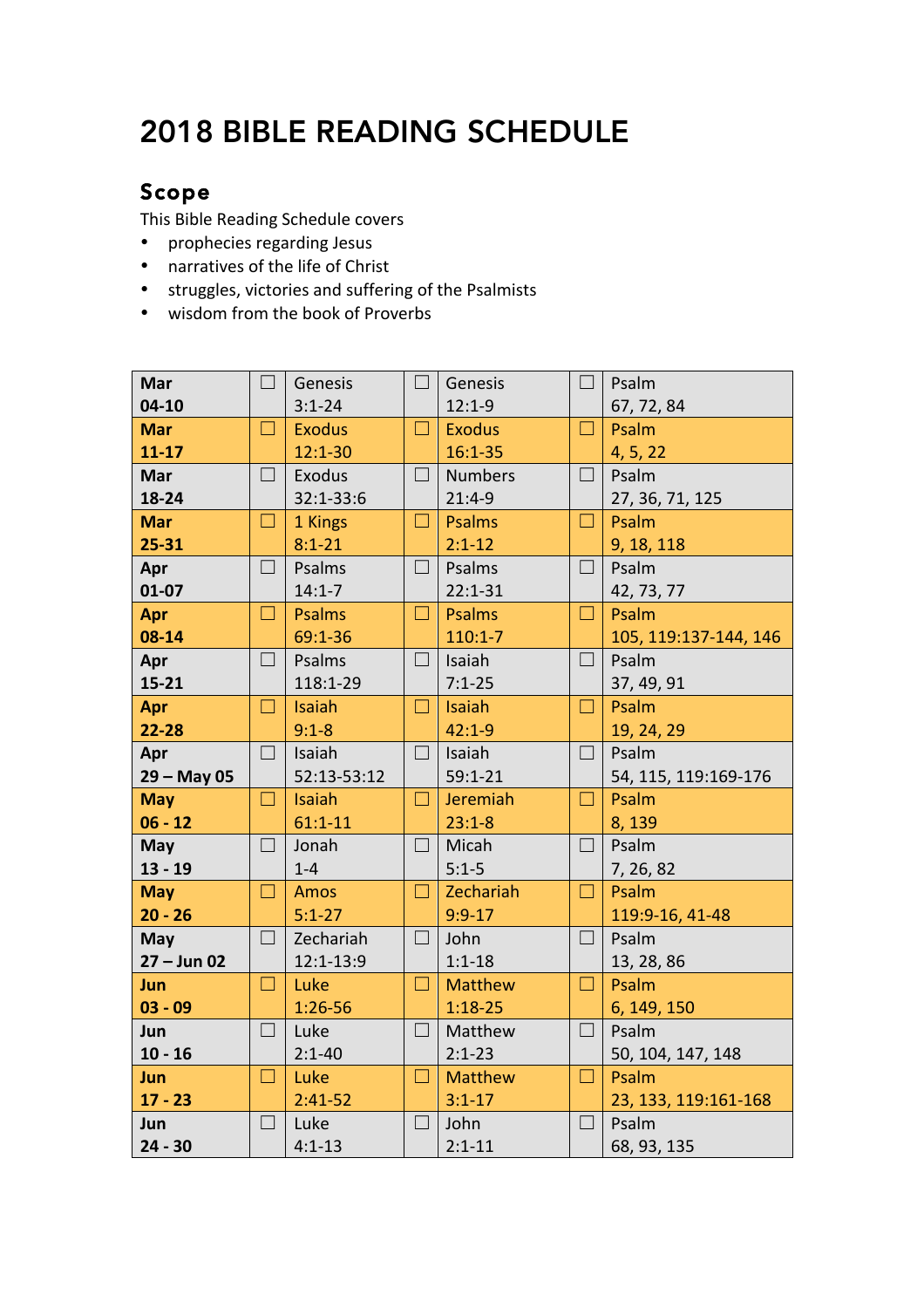| Jul           | $\Box$ | Luke           | $\Box$            | Luke           | □                 | Psalm           |
|---------------|--------|----------------|-------------------|----------------|-------------------|-----------------|
| $01 - 07$     |        | $4:14-30$      |                   | $4:31 - 44$    |                   | 65, 98, 138     |
| Jul           | $\Box$ | Luke           | $\Box$            | Luke           | $\Box$            | Psalm 1         |
| 08-14         |        | $5:1 - 11$     |                   | $5:17 - 26$    |                   | 7, 20, 102      |
| Jul           | ⊔      | <b>Mark</b>    | $\vert \ \ \vert$ | <b>Mark</b>    | Ш                 | Psalm           |
| $15 - 21$     |        | $1:29-39$      |                   | $3:20 - 35$    |                   | 59, 62, 124     |
| Jul           | $\Box$ | Matthew        | $\vert \ \ \vert$ | Matthew        | $\vert \ \ \vert$ | Psalm           |
| 22-28         |        | $5:1 - 48$     |                   | $6:1 - 34$     |                   | 11, 16, 142, 46 |
| Jul           | ⊔      | <b>Matthew</b> | $\Box$            | <b>Mark</b>    | Ш                 | Psalm           |
| $29 - Aug 04$ |        | $7:1 - 29$     |                   | $4:35 - 41$    |                   | 30, 49, 97      |
| Aug           | $\Box$ | Mark           | ⊔                 | Mark           | ⊔                 | Psalm           |
| $05 - 11$     |        | $5:1 - 20$     |                   | $5:21-43$      |                   | 1, 15, 121      |
| <b>Aug</b>    | ⊔      | <b>Matthew</b> | ⊔                 | <b>Matthew</b> | ш                 | Psalm           |
| $12 - 18$     |        | $13:1 - 58$    |                   | 14:13-21       |                   | 25, 32, 38, 51  |
| Aug           | П      | Matthew        | $\Box$            | John           | $\Box$            | Psalm           |
| $19 - 25$     |        | 14:22-33       |                   | $3:1 - 21$     |                   | 75, 106, 136    |
| <b>Aug</b>    | $\Box$ | Luke           | ⊔                 | <b>Mark</b>    | $\Box$            | Psalm           |
| $26 - Sep 01$ |        | $9:18-27$      |                   | $8:31-9:1$     |                   | 31, 40, 56      |
| Sep           | $\Box$ | Luke           | $\Box$            | John           | $\Box$            | Psalm           |
| $02 - 08$     |        | $10:1 - 24$    |                   | $4:1 - 42$     |                   | 21, 76, 144     |
| <b>Sep</b>    | ⊔      | Luke           | ⊔                 | Luke           | ⊔                 | Psalm           |
| $09 - 15$     |        | 10:25-37       |                   | $11:1 - 13$    |                   | 90, 107, 111    |
| <b>Sep</b>    | $\Box$ | Luke           | $\Box$            | Luke           | $\Box$            | Psalm           |
| $16 - 22$     |        | 12:13-21       |                   | $14:1 - 24$    |                   | 33, 34, 145     |
| <b>Sep</b>    | $\Box$ | John           | $\Box$            | Luke           | $\Box$            | Proverbs        |
| $23 - 29$     |        | $6:25 - 71$    |                   | $15:1 - 32$    |                   | 1, 2, 3         |
| Sep           | $\Box$ | Luke           | $\Box$            | John           | $\Box$            | Proverbs        |
| $30 - Oct$ 06 |        | $18:1 - 14$    |                   | $9:1 - 41$     |                   | 4, 5, 6         |
| Oct           | $\Box$ | John           | $\Box$            | John           | $\Box$            | Proverbs        |
| $07 - 13$     |        | $10:1 - 18$    |                   | $11:1 - 45$    |                   | 7, 8, 9         |
| Oct           | $\Box$ | Matthew        | $\sqcup$          | Matthew        | ⊔                 | Proverbs        |
| $14 - 20$     |        | 18:15-35       |                   | 19:16-30       |                   | 10, 11, 12      |
| <b>Oct</b>    | $\Box$ | <b>Matthew</b> | $\Box$            | <b>Matthew</b> | $\Box$            | <b>Proverbs</b> |
| $21 - 27$     |        | $20:1 - 16$    |                   | $21:18-22$     |                   | 13, 14, 15      |
| Oct           | $\Box$ | Matthew        | $\Box$            | Matthew        | $\Box$            | Proverbs        |
| $28 - Nov 03$ |        | $23:1 - 39$    |                   | $24:1 - 51$    |                   | 16, 17, 18      |
| <b>Nov</b>    | $\Box$ | <b>Matthew</b> | $\vert \ \ \vert$ | John           | ⊔                 | <b>Proverbs</b> |
| $04 - 10$     |        | $25:1 - 46$    |                   | $14:1 - 14$    |                   | 19, 20, 21      |
| <b>Nov</b>    | $\Box$ | John           | $\Box$            | John           | $\Box$            | Proverbs        |
| $11 - 17$     |        | $15:1 - 17$    |                   | $17:1 - 26$    |                   | 22, 23          |
| <b>Nov</b>    | $\Box$ | <b>Mark</b>    | □                 | <b>Matthew</b> | ⊔                 | Proverbs        |
| $18 - 24$     |        | 14:32-42       |                   | 26:47-56       |                   | 23, 24          |
| <b>Nov</b>    | $\Box$ | Matthew        | $\Box$            | Matthew        | $\Box$            | Proverbs        |
| $25 - Dec 01$ |        | 26:57-68       |                   | 26:69-27:10    |                   | 25, 26          |
| <b>Dec</b>    | $\Box$ | Luke           | ⊔                 | Luke           | ⊔                 | <b>Proverbs</b> |
| $02 - 08$     |        | 22:66-23:25    |                   | 23:26-56       |                   | 27, 28          |